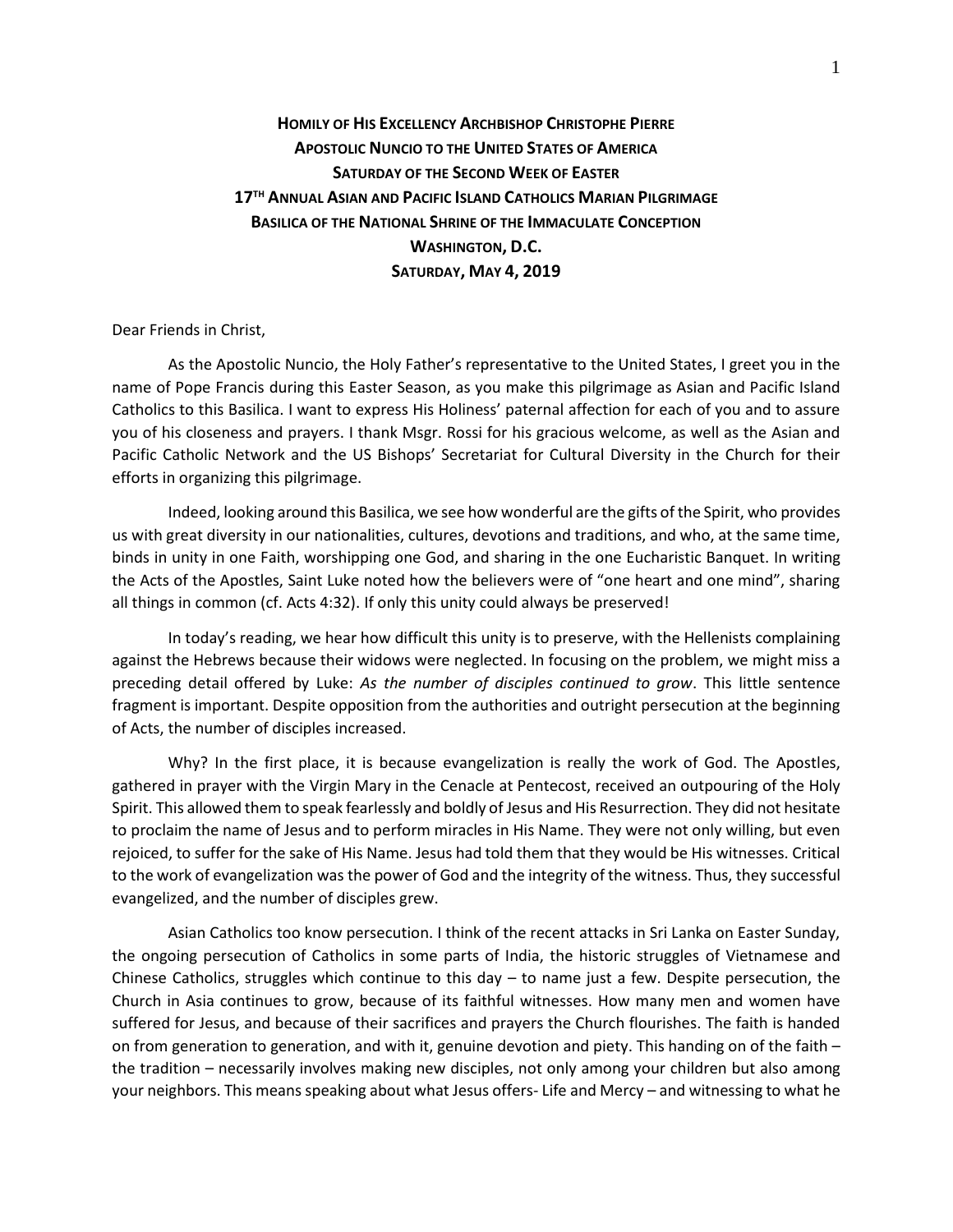offers by treating those around us with the same love and merciful tenderness with which He has treated us.

Thus, the number of disciples grew in the early Church and continues to grow today. Still, with the growth of the number of disciples, a dispute arose between the Hellenists and Hebrews. It is always a challenge to maintain unity amid diversity. Furthermore, the Apostles, because of the demands of charity, were forced to put aside prayer and the ministry of the word. With growth, new pastoral problems emerged. How did they address them?

The Twelve called together the disciples. They made a proposal, choosing seven reputable men, to assist them. They listened to the community and to the Holy Spirit in this matter, and they discerned what to do. This discernment led to action, namely the laying on of hands by the Apostles on these seven, chosen men. They would act as the first deacons of the Church. This process is how the Church ought to function – in a synodal way.

Pope Francis speaks repeatedly of his desire for a synodal Church – a Church that walks together. There are clearly defined roles in the process, but the community prays, listens, discerns, subjects their proposal to authority, and final, action is taken. What is the result of this synodal activity by the early Church? *The word of God continued to spread and the number of the disciples in Jerusalem increased greatly*.

The spreading of the Word of God and the increase in disciples, especially through the waters of baptism, represents a great outpouring of the Mercy of God. Pope Francis has taught us that "Mercy cannot be a mere parenthesis in the life of the Church; it constitutes her very existence, through which the profound truths of the Gospel are made manifest and tangible. Everything is revealed in mercy; everything is resolved in the merciful love of the Father." (Pope Francis, *Misericordia et Misera*, 20 November 2016, 1)

The outpouring of the Spirit on the Apostles, allowing them to discern, with the community, the way forward, was a loving and merciful act of God. Indeed, everything is resolved in the merciful love of the Father. But the gift of mercy invites a response. The Holy Father calls on us to show mercy and to creatively advance the Gospel and the Kingdom.

Just as it seems that the Church is dying in the West, the Churches in Asia seem to be flourishing, and many of the offspring of those Churches come here to this land to enrich it and to share their stories of faith. The Holy Father calls on you to seize this moment, writing:

"Now is the time to unleash the creativity of mercy, to bring about new undertakings, the fruit of grace. The Church today needs to tell of those "many other signs" that Jesus worked, which "are not written", so that they too may become an eloquent expression of the fruitfulness of the love of Christ and of the community that draws life from Him. Two thousand years have passed, yet works of mercy continue to make God's goodness visible." (Ibid., 18)

How fitting it is then that you have gathered here – a visible sign of the Presence of Christ – in the Church and in the world! Your presence indicates a willingness to witness publicly to His Mercy! How right it is that we are celebrating a Mass in honor of Mary, our Mother and Queen of Mercy.